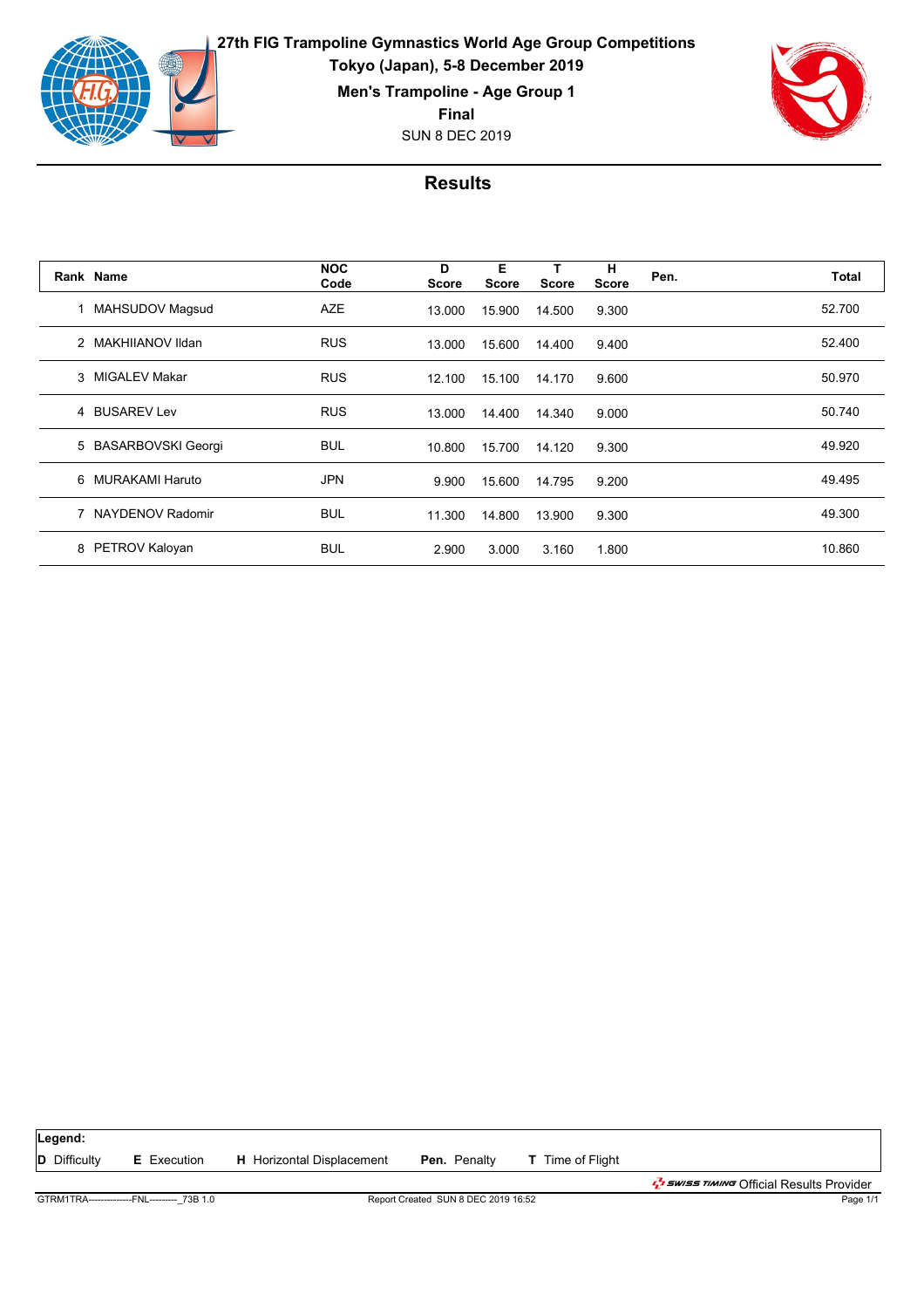

**27th FIG Trampoline Gymnastics World Age Group Competitions Tokyo (Japan), 5-8 December 2019 Women's Trampoline - Age Group 1**

**Final**

SUN 8 DEC 2019



|               | Rank Name              | <b>NOC</b><br>Code | D<br>Score | Е<br>Score | т<br><b>Score</b> | н<br><b>Score</b> | Pen. | Total  |
|---------------|------------------------|--------------------|------------|------------|-------------------|-------------------|------|--------|
|               | 1 KULESHOVA Tatiana    | <b>RUS</b>         | 10.400     | 16.800     | 14.640            | 9.500             |      | 51.340 |
| $\mathcal{P}$ | <b>TSUJITA Karin</b>   | <b>JPN</b>         | 9.700      | 16.800     | 15.085            | 9.600             |      | 51.185 |
|               | 3 MOELLER Maya         | <b>GER</b>         | 9.700      | 16.800     | 14.535            | 9.600             |      | 50.635 |
|               | 4 ALIAEVA Sofiia       | <b>RUS</b>         | 13.000     | 14.100     | 13.950            | 9.300             |      | 50.350 |
|               | 5 TSUZUKU Yuka         | <b>JPN</b>         | 8.800      | 17.000     | 14.400            | 9.800             |      | 50.000 |
|               | 6 HADEWARA Sakura      | <b>JPN</b>         | 8.700      | 17.000     | 14.320            | 9.600             |      | 49.620 |
|               | 7 PAPADATOU Aikaterini | <b>GRE</b>         | 8.400      | 16.600     | 14.275            | 9.500             |      | 48.775 |
| 8             | PAPADATOU Maria        | <b>GRE</b>         | 8.400      | 16.800     | 14.145            | 9.100             |      | 48.445 |

| Legend:                                     |                    |                                     |                     |                         |                                                                |
|---------------------------------------------|--------------------|-------------------------------------|---------------------|-------------------------|----------------------------------------------------------------|
| <b>D</b> Difficulty                         | <b>E</b> Execution | <b>H</b> Horizontal Displacement    | <b>Pen.</b> Penalty | <b>T</b> Time of Flight |                                                                |
|                                             |                    |                                     |                     |                         | ב <i>ל באואד בל</i> י <i>בוואות C</i> fficial Results Provider |
| GTRW1TRA---------------FNL--------- 73B 1.0 |                    | Report Created SUN 8 DEC 2019 16:52 | Page 1/1            |                         |                                                                |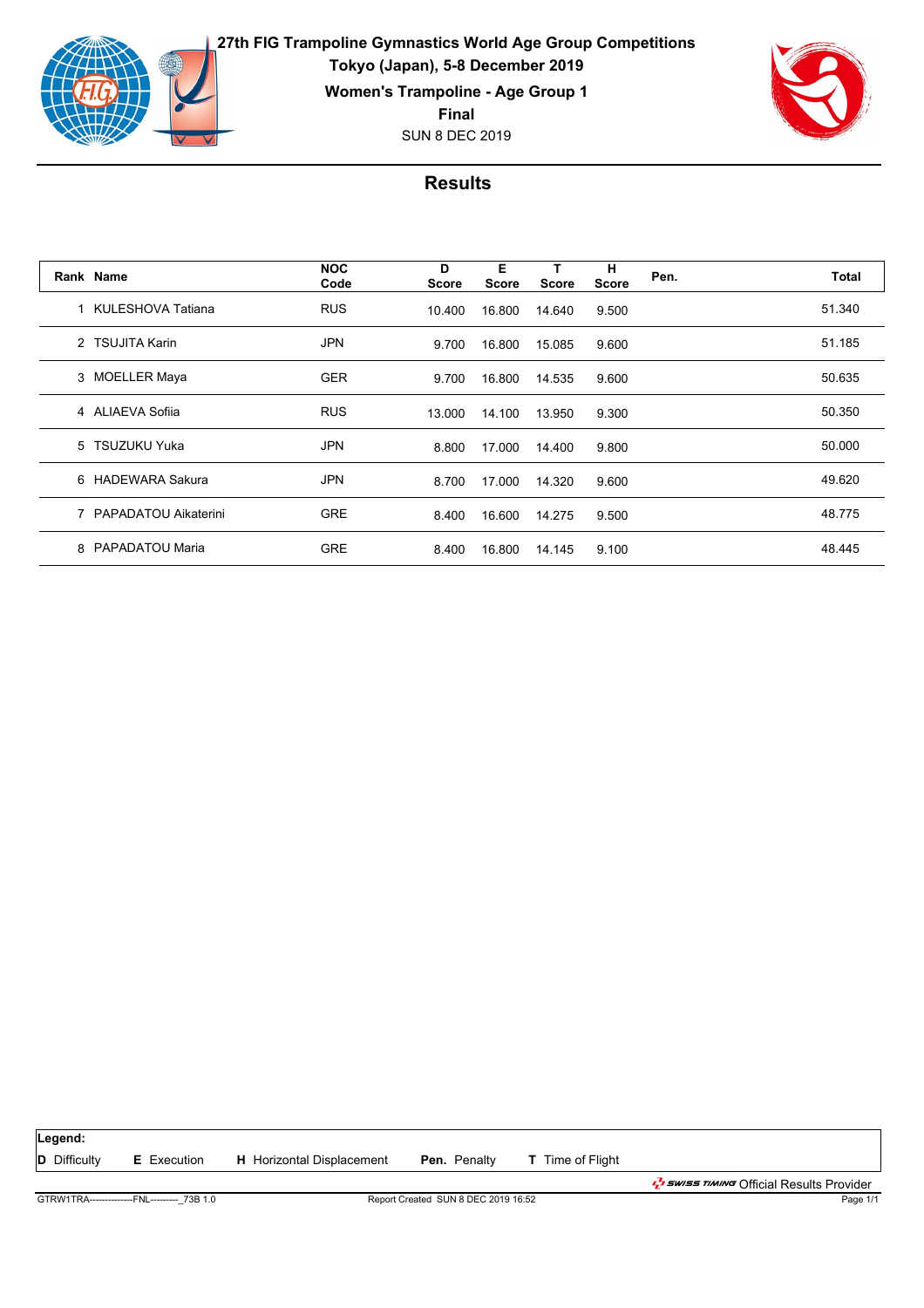

**27th FIG Trampoline Gymnastics World Age Group Competitions Tokyo (Japan), 5-8 December 2019**

**Men's Trampoline - Age Group 2**

**Final**

THU 5 DEC 2019



|   | Rank Name                 | <b>NOC</b><br>Code | D<br><b>Score</b> | Е<br><b>Score</b> | т<br><b>Score</b> | н<br><b>Score</b> | Pen. | Total  |
|---|---------------------------|--------------------|-------------------|-------------------|-------------------|-------------------|------|--------|
|   | 1 ALBUQUERQUE Gabriel     | <b>POR</b>         | 14.100            | 16.000            | 15.920            | 9.200             |      | 55.220 |
|   | 2 COLE-DYER Tyler         | <b>GBR</b>         | 13.300            | 16.700            | 15.965            | 9.200             |      | 55.165 |
|   | 3 AKAISHI Taiga           | <b>JPN</b>         | 11.900            | 17.000            | 16.540            | 9.400             |      | 54.840 |
|   | 4 MACCAGNAN Ryan          | <b>USA</b>         | 13.100            | 16.300            | 16.060            | 9.100             |      | 54.560 |
|   | 5 GAVRILENKO Artem        | <b>RUS</b>         | 12.500            | 16.000            | 15.380            | 8.800             |      | 52.680 |
|   | 6 FEYH Miguel             | <b>GER</b>         | 14.100            | 15.100            | 14.740            | 8.700             |      | 52.640 |
|   | 7 BROWN Ryan              | <b>GBR</b>         | 2.900             | 3.300             | 3.355             | 1.600             |      | 11.155 |
| 8 | <b>TANOVITSKII Maksim</b> | <b>RUS</b>         | 2.900             | 2.900             | 3.195             | 1.600             |      | 10.595 |

| Legend:                                    |                    |                                     |                     |                         |                                                                           |
|--------------------------------------------|--------------------|-------------------------------------|---------------------|-------------------------|---------------------------------------------------------------------------|
| <b>D</b> Difficulty                        | <b>E</b> Execution | <b>H</b> Horizontal Displacement    | <b>Pen.</b> Penalty | <b>T</b> Time of Flight |                                                                           |
|                                            |                    |                                     |                     |                         | ב <i>לי באוואד ב<sup>ד</sup>י Swiss דוואות O</i> fficial Results Provider |
| GTRM1TRA--------------FNL--------- 73B 1.0 |                    | Report Created THU 5 DEC 2019 17:53 | Page 1/1            |                         |                                                                           |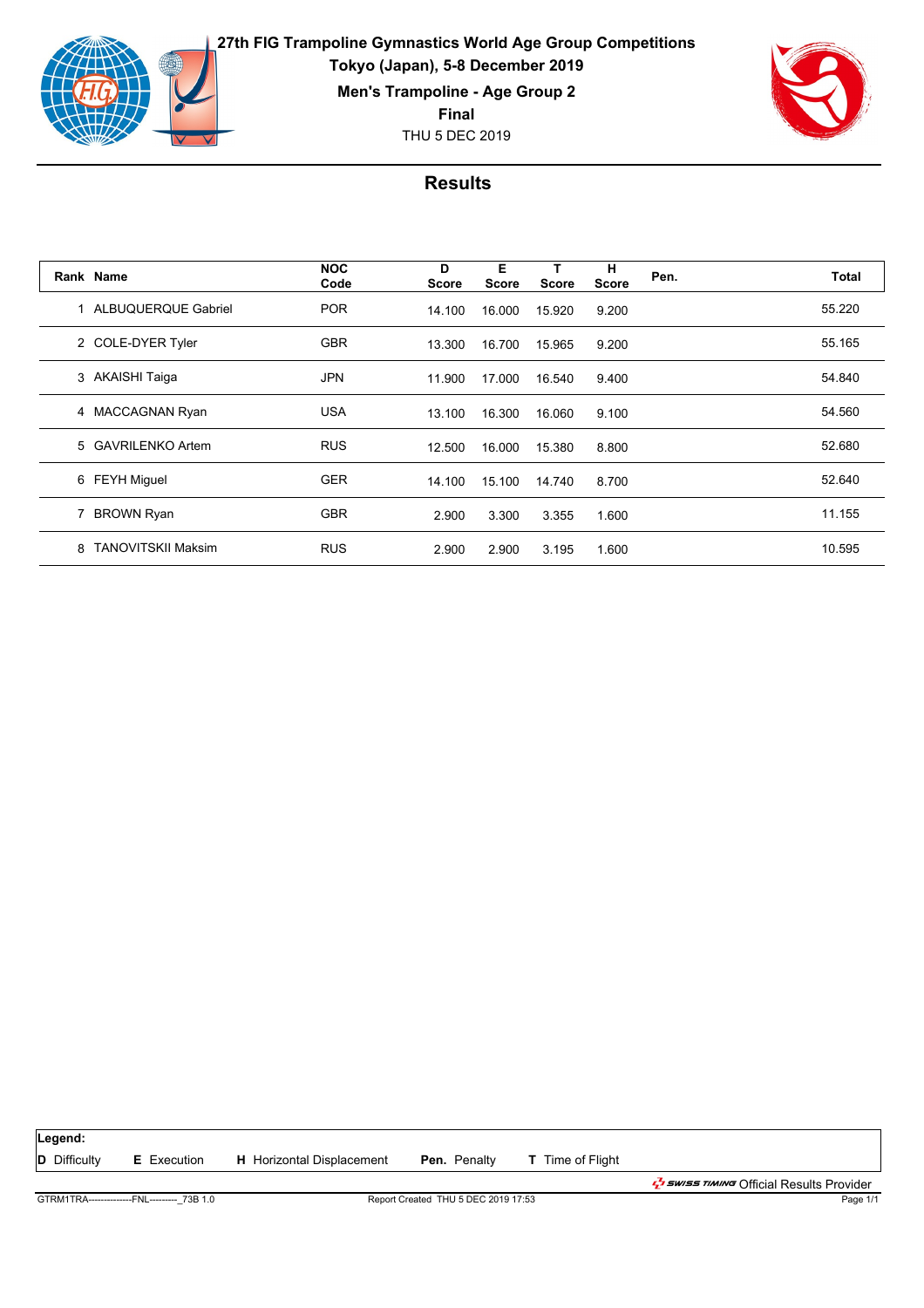

**27th FIG Trampoline Gymnastics World Age Group Competitions Tokyo (Japan), 5-8 December 2019 Women's Trampoline - Age Group 2**

**Final**

THU 5 DEC 2019



|   | Rank Name               | <b>NOC</b><br>Code | D<br>Score | Е<br><b>Score</b> | т<br><b>Score</b> | н<br><b>Score</b> | Pen. | Total  |
|---|-------------------------|--------------------|------------|-------------------|-------------------|-------------------|------|--------|
|   | 1 BLADTCEVA Anzhela     | <b>RUS</b>         | 13.700     | 16.500            | 15.205            | 9.400             |      | 54.805 |
|   | 2 BLOKHINA Natalia      | <b>RUS</b>         | 11.300     | 16.700            | 14.925            | 9.500             |      | 52.425 |
|   | 3 KUNGURTSEVA Ekaterina | <b>RUS</b>         | 11.200     | 16.600            | 15.005            | 9.300             |      | 52.105 |
|   | 4 ISHIDA Misaki         | <b>JPN</b>         | 10.300     | 17.200            | 14.750            | 9.300             |      | 51.550 |
|   | 5 GIAMPIERI Giorgia     | <b>ITA</b>         | 13.100     | 14.500            | 14.525            | 9.400             |      | 51.525 |
|   | 6 HARIMA Kokone         | <b>JPN</b>         | 12.700     | 15.300            | 14.510            | 8.900             |      | 51.410 |
|   | 7 ONO Haruna            | <b>JPN</b>         | 9.200      | 17.000            | 15.265            | 9.700             |      | 51.165 |
| 8 | TANAKA Kiko             | <b>JPN</b>         | 3.300      | 5.000             | 4.700             | 2.700             |      | 15.700 |

| Legend:             |                                             |                                  |                                     |                         |                                             |
|---------------------|---------------------------------------------|----------------------------------|-------------------------------------|-------------------------|---------------------------------------------|
| <b>D</b> Difficulty | <b>E</b> Execution                          | <b>H</b> Horizontal Displacement | <b>Pen.</b> Penalty                 | <b>T</b> Time of Flight |                                             |
|                     |                                             |                                  |                                     |                         | ב <i>ל באוואד (Sticial Results Provider</i> |
|                     | GTRW1TRA---------------FNL--------- 73B 1.0 |                                  | Report Created THU 5 DEC 2019 17:52 |                         | Page 1/1                                    |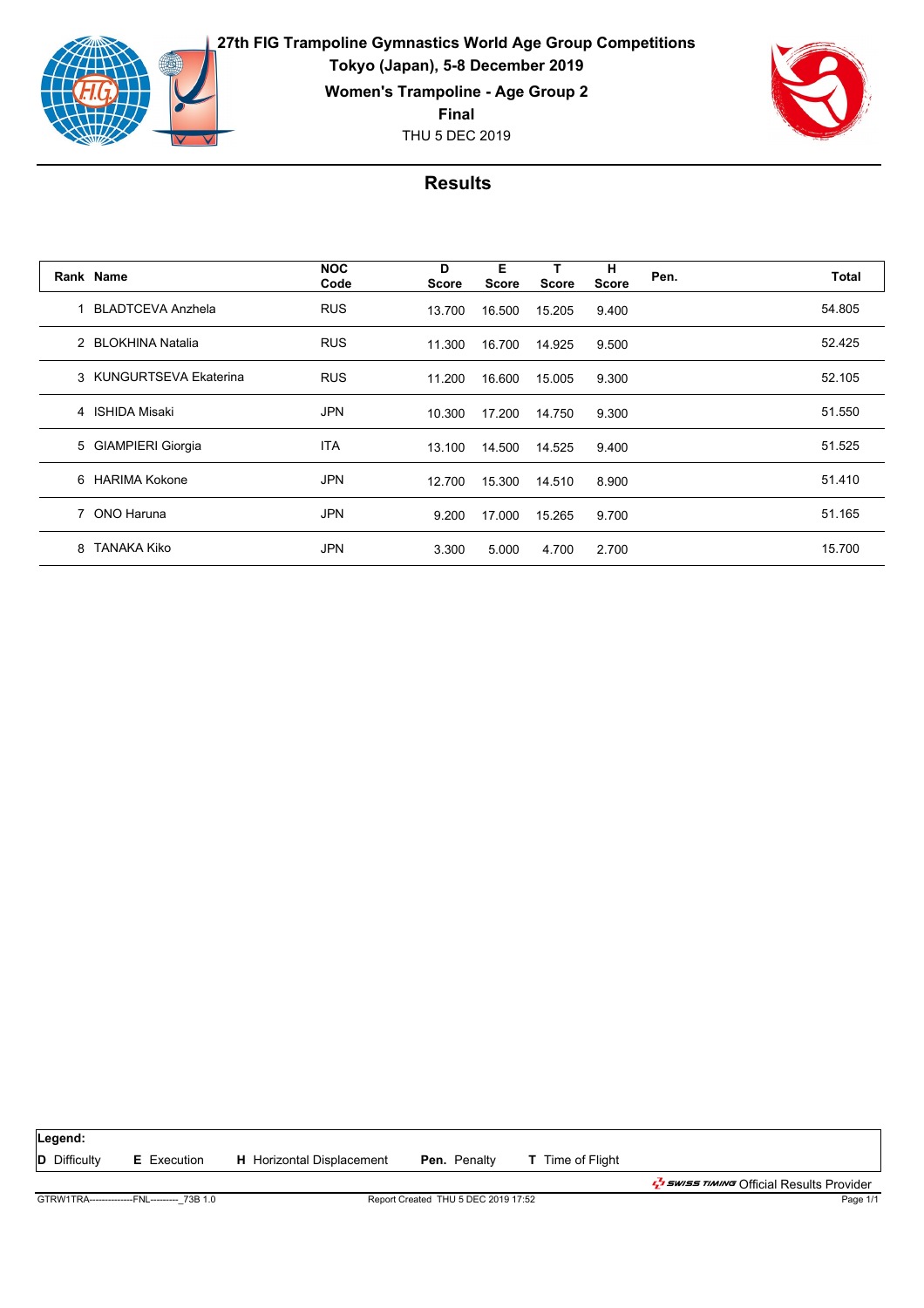

**27th FIG Trampoline Gymnastics World Age Group Competitions Tokyo (Japan), 5-8 December 2019 Men's Trampoline - Age Group 3**

**Final**

FRI 6 DEC 2019



|   | Rank Name             | <b>NOC</b><br>Code | D<br><b>Score</b> | Е<br><b>Score</b> | <b>Score</b> | н<br><b>Score</b> | Pen. | Total  |
|---|-----------------------|--------------------|-------------------|-------------------|--------------|-------------------|------|--------|
|   | STANKEVICH Sebastsyan | <b>BLR</b>         | 14.800            | 16.200            | 16.620       | 9.400             |      | 57.020 |
|   | 2 TOYODA Shuma        | <b>JPN</b>         | 15.400            | 16.000            | 16.700       | 8.800             |      | 56.900 |
|   | 3 YASKEVICH Stanislau | <b>BLR</b>         | 14.800            | 16.700            | 16.490       | 8.900             |      | 56.890 |
|   | 4 KOZLOV Kirill       | <b>RUS</b>         | 15.000            | 15.100            | 16.170       | 9.300             |      | 55.570 |
|   | 5 BUILOU Andrei       | <b>BLR</b>         | 14.800            | 15.700            | 15.860       | 8.700             |      | 55.060 |
|   | 6 PANTELEEV Kirill    | <b>RUS</b>         | 15.000            | 14.800            | 15.930       | 9.300             |      | 55.030 |
|   | 7 PSHANKO Daniil      | <b>BLR</b>         | 13.700            | 16.000            | 15.820       | 8.900             |      | 54.420 |
| 8 | SUN Yichen            | <b>CHN</b>         | 10.900            | 11.400            | 11.915       | 5.900             |      | 40.115 |

| Legend:             |                                             |                                     |                     |                         |                                                        |
|---------------------|---------------------------------------------|-------------------------------------|---------------------|-------------------------|--------------------------------------------------------|
| <b>D</b> Difficulty | <b>E</b> Execution                          | <b>H</b> Horizontal Displacement    | <b>Pen.</b> Penalty | <b>T</b> Time of Flight |                                                        |
|                     |                                             |                                     |                     |                         | י <i>בּל באוואד בּבּיש</i> ∈ Official Results Provider |
|                     | GTRM1TRA---------------FNL--------- 73B 1.0 | Report Created FRI 6 DEC 2019 17:58 | Page 1/1            |                         |                                                        |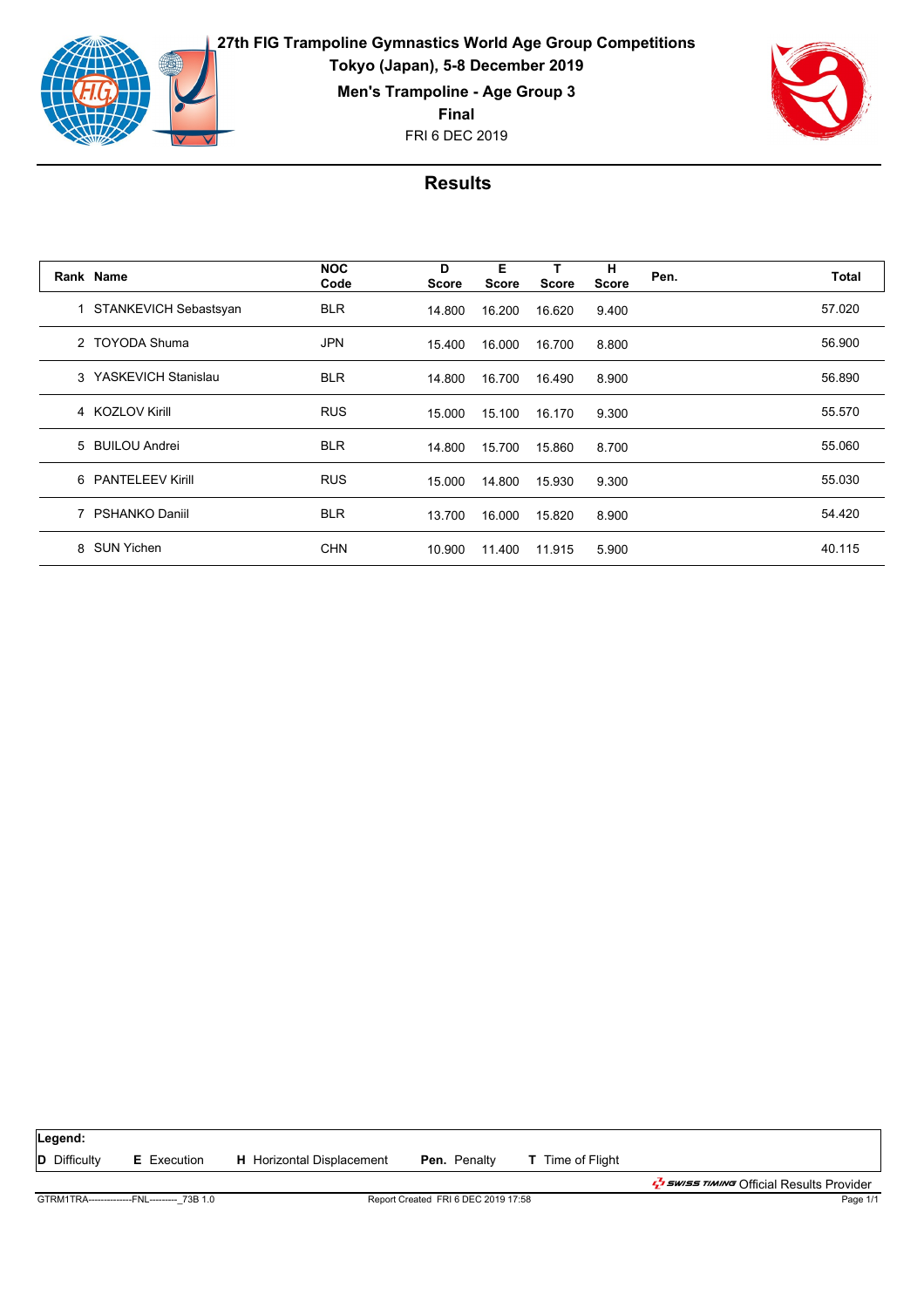



|   | Rank Name              | <b>NOC</b><br>Code | D<br><b>Score</b> | Е<br><b>Score</b> | <b>Score</b> | н<br><b>Score</b> | Pen. | Total  |
|---|------------------------|--------------------|-------------------|-------------------|--------------|-------------------|------|--------|
|   | 1 CAO Yunzhu           | <b>CHN</b>         | 13.000            | 17.300            | 16.295       | 9.200             |      | 55.795 |
|   | 2 ZHANG Xinxin         | <b>CHN</b>         | 13.100            | 17.100            | 15.045       | 10.000            |      | 55.245 |
|   | 3 KUIDAN Viktoryia     | <b>BLR</b>         | 13.100            | 16.000            | 15.160       | 9.700             |      | 53.960 |
|   | 4 MAHSUDOVA Seljan     | <b>AZE</b>         | 13.300            | 15.800            | 14.555       | 9.400             |      | 53.055 |
| 5 | YARSHOVA Katsiaryna    | <b>BLR</b>         | 13.700            | 15.300            | 14.730       | 9.200             |      | 52.930 |
| 6 | <b>TANAKA Saki</b>     | <b>JPN</b>         | 11.000            | 16.600            | 15.510       | 9.400             |      | 52.510 |
|   | MIKHAILOVA Marija      | <b>RUS</b>         | 12.100            | 15.700            | 15.810       | 8.800             |      | 52.410 |
| 8 | STALIAROVA Aliaksandra | <b>BLR</b>         | 12.100            | 13.700            | 14.810       | 9.600             |      | 50.210 |

| Legend:             |                                             |                                  |                                     |                         |                                                   |
|---------------------|---------------------------------------------|----------------------------------|-------------------------------------|-------------------------|---------------------------------------------------|
| <b>D</b> Difficulty | <b>E</b> Execution                          | <b>H</b> Horizontal Displacement | <b>Pen.</b> Penalty                 | <b>T</b> Time of Flight |                                                   |
|                     |                                             |                                  |                                     |                         | <i>לי Swiss אוואוד O</i> fficial Results Provider |
|                     | GTRW1TRA---------------FNL--------- 73B 1.0 |                                  | Report Created FRI 6 DEC 2019 17:56 |                         | Page 1/1                                          |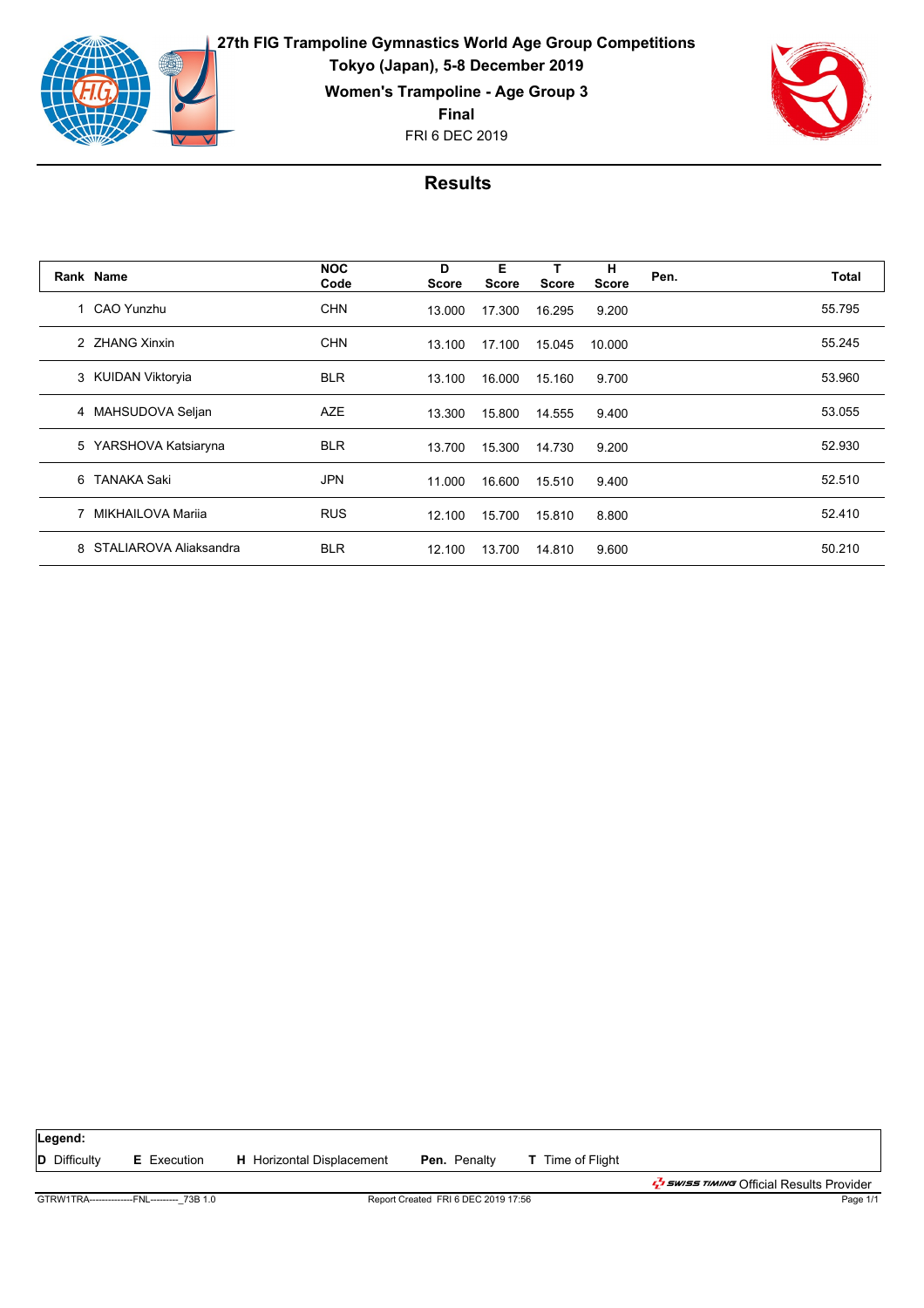

**27th FIG Trampoline Gymnastics World Age Group Competitions Tokyo (Japan), 5-8 December 2019**

**Men's Trampoline - Age Group 4**

**Final**

SAT 7 DEC 2019



|   | Rank Name               | <b>NOC</b><br>Code | D<br><b>Score</b> | Е<br><b>Score</b> | т<br><b>Score</b> | н<br><b>Score</b> | Pen. | Total  |
|---|-------------------------|--------------------|-------------------|-------------------|-------------------|-------------------|------|--------|
|   | 1 UENO Shunsuke         | <b>JPN</b>         | 15.200            | 16.900            | 17.165            | 9.800             |      | 59.065 |
|   | 2 ILYINYKH Mikita       | <b>BLR</b>         | 16.000            | 16.300            | 16.820            | 9.100             |      | 58.220 |
|   | 3 CHARTIER Julian       | <b>FRA</b>         | 16.000            | 15.900            | 16.735            | 9.500             |      | 58.135 |
|   | 4 FRANCO David          | <b>ESP</b>         | 15.800            | 15.900            | 16.820            | 9.300             |      | 57.820 |
|   | 5 MIHALEV Mariyan       | <b>BUL</b>         | 15.400            | 15.900            | 16.510            | 9.600             |      | 57.410 |
| 6 | ISHIKAWA Yamato         | <b>JPN</b>         | 16.700            | 12.900            | 16.280            | 9.700             |      | 55.580 |
|   | <b>TAVARES Ruben</b>    | <b>POR</b>         | 15.200            | 12.400            | 16.555            | 9.000             |      | 53.155 |
| 8 | <b>FOMCHANKA Mikita</b> | <b>BLR</b>         | 3.600             | 3.000             | 3.570             | 1.900             |      | 12.070 |

| Legend:                                    |                    |                                     |                     |                         |                                              |
|--------------------------------------------|--------------------|-------------------------------------|---------------------|-------------------------|----------------------------------------------|
| <b>D</b> Difficulty                        | <b>E</b> Execution | <b>H</b> Horizontal Displacement    | <b>Pen.</b> Penalty | <b>T</b> Time of Flight |                                              |
|                                            |                    |                                     |                     |                         | ב <i>ל באוואד (</i> fficial Results Provider |
| GTRM1TRA--------------FNL--------- 73B 1.0 |                    | Report Created SAT 7 DEC 2019 18:00 |                     |                         | Page 1/1                                     |